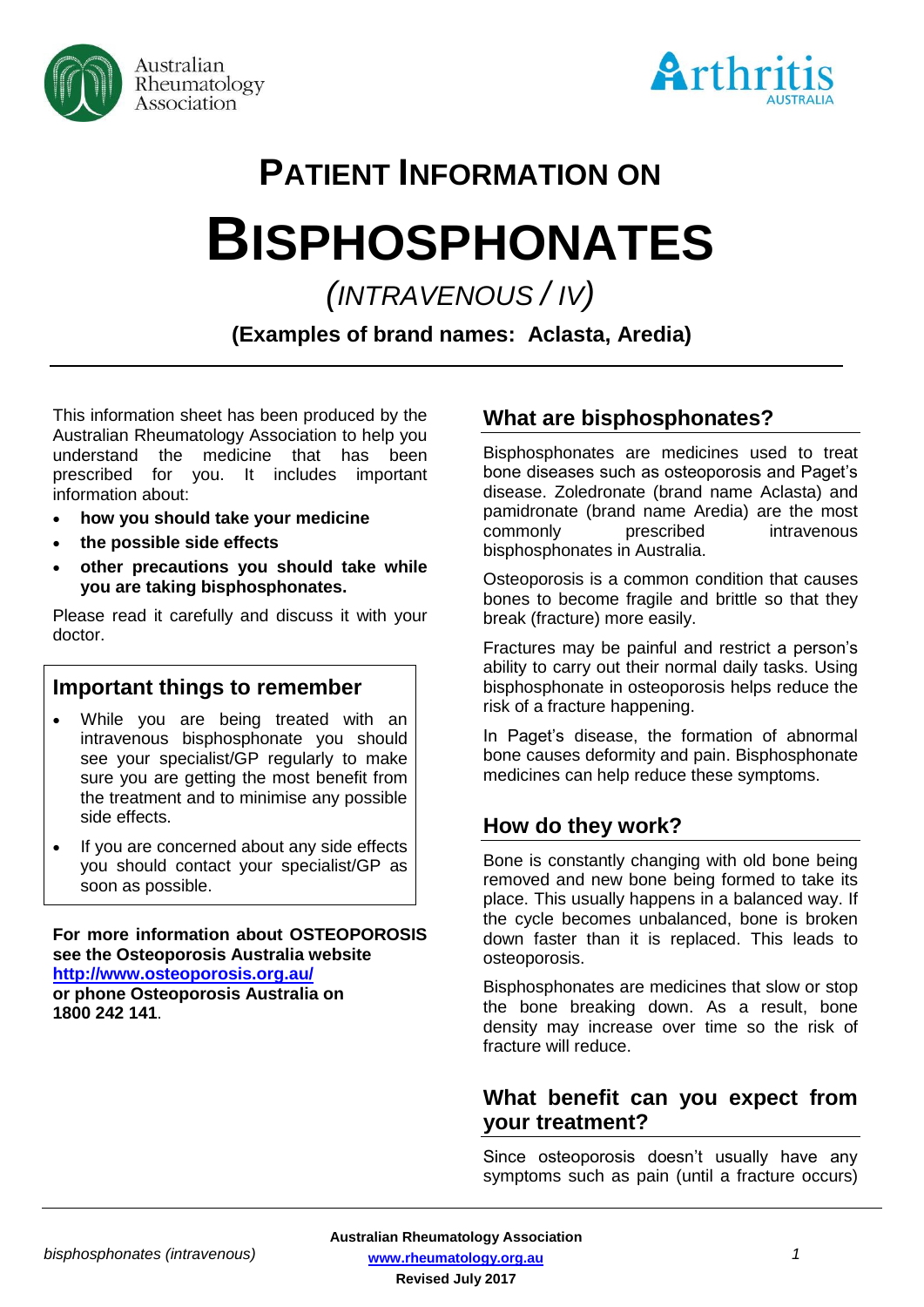you will not 'feel' any immediate benefit from your treatment with bisphosphonates.

If used for Paget's disease, bone pain should lessen with time. Your specialist/GP will explain the likely benefits for you.

You may be asked to have tests to check the effect of treatment on your bones. For example, a bone mineral density test is usually done after one to two years of treatment.

Sometimes tests of urine or blood are also used to measure the effects of treatment on bone formation and breakdown.

# **How are IV bisphosphonates given?**

Bisphosphonate injections are given as a drip (infusion) into the vein. The infusion will take between 20 minutes and four hours depending on the type of bisphosphonate being given and the condition being treated.

After the infusion, you may have to remain at the clinic for observation for at least an hour in case of side effects.

Bisphosphonate injections may be given once a year or every three months. This depends on which bisphosphonate, what dose and the condition being treated.

Bisphosphonate injections come in different doses. The dose and how often it is given will depend on the type of bisphosphonate being used and the condition being treated.

#### *Can other medicines be given with biphosphonate injection?*

It is safe to use most other medicines when you are having bisphosphonate infusions (see *Precautions* on page 3).

Your specialist/GP may suggest that you take paracetamol and an anti-allergy tablet on the day of your infusion.

Your specialist/GP will usually strongly recommended that you take a calcium and vitamin D supplement.

#### *How long is the treatment continued?*

For osteoporosis treatment with intravenous bisphosphonates is usually given for two to five years. Your specialist/GP will review your progress each year. For Paget's disease, the treatment plan may be shorter.

# **Are there any side effects?**

Most people who have bisphosphonate injections do not experience side effects. Tell your specialist/GP if you are concerned about possible side effects.

A reduction in dose or change to another medicine may minimise the side effects so that you can continue to have treatment for your bones.

#### *Most common possible side effects*

- The most common side effect is a *rise in temperature*, typically at the start of treatment, with *flu-like symptoms* such as aching muscles. Rarely the fever may last for one or two days. Giving the medicine slowly and taking regular paracetamol for 24-48 hours reduces the likelihood of this happening.
- Some *irritation* at the site of injection may occur.
- Intravenous bisphosphonates can cause *nausea*, *loss of appetite* and a *skin rash*. These effects will not last for long.
- Lowered blood calcium levels can occur after the infusion. It is important that your levels are checked before treatment.

#### *Less common or rare possible side effects*

- Bisphosphonates may cause *mouth ulcers*, *aching muscles, joints and/or bones* and *swelling of joints*.
- A very rare side effect with intravenous bisphosphonates is *osteonecrosis of the jaw (ONJ)*. This presents with jaw pain and exposed bone in the mouth. It usually occurs after dental work that has not healed properly. There are few reports of ONJ in patients with osteoporosis. It is usually seen in cancer patients receiving high dose/monthly treatment. For most patients receiving bisphosphonate injections for osteoporosis, the benefits (reducing fractyure risk) outweigh the low risk of ONJ. As a precaution, it is recommended that planned dental work (fillings or extractions) be performed before starting bisphosphonate treatment. Also, any detal infections should be treated promptly .
- *Blurred vision, pain or redness* in the eye (called iritis) may occur and may need to be treated with eye drops. If any of these symptoms occur see your specialist/GP